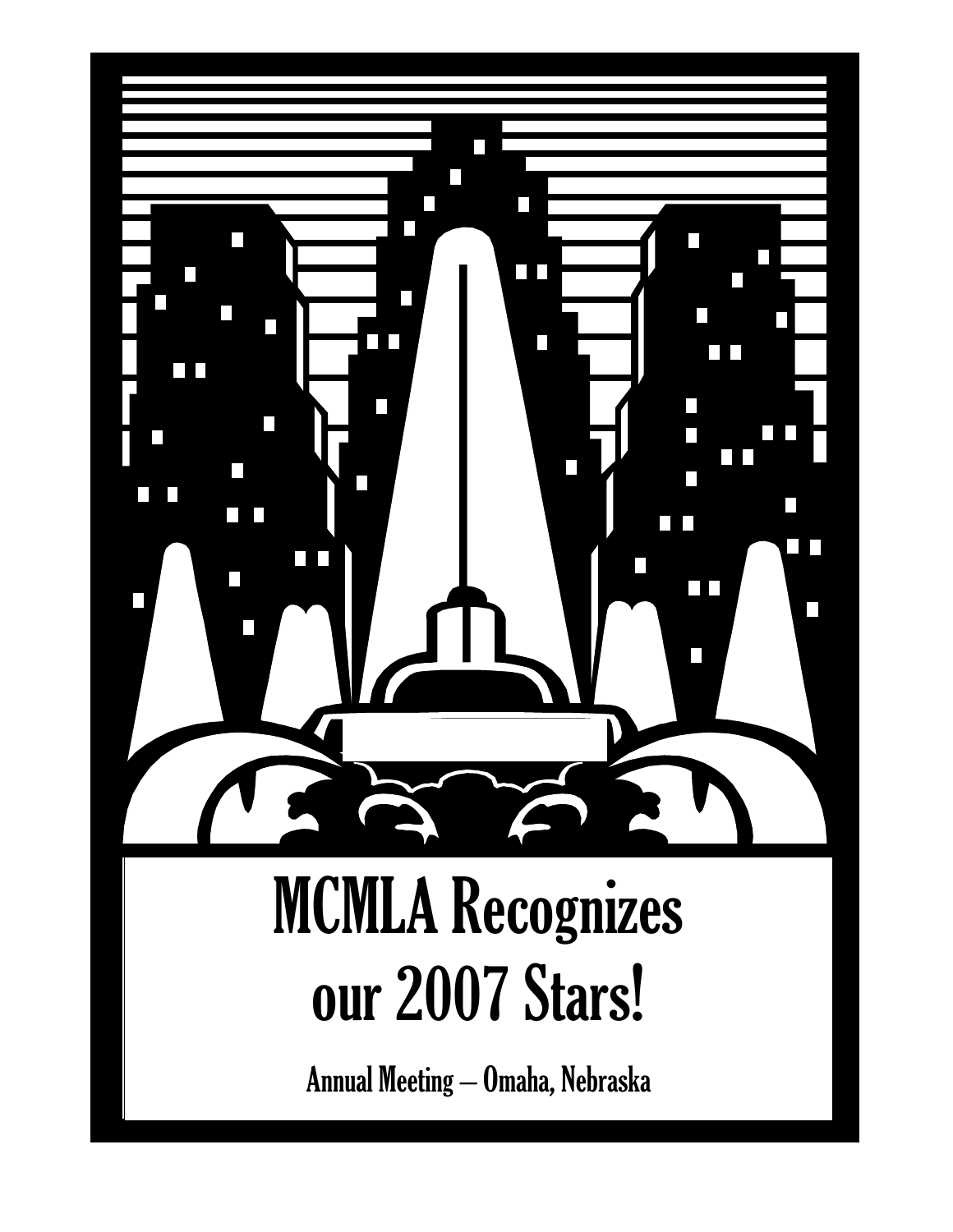# **RETIREMENTS**

MCMLA thanks you for your years of service.

Wayne J. Peay **Director** Spencer S. Eccles Health Sciences Library University of Utah Salt Lake City, Utah

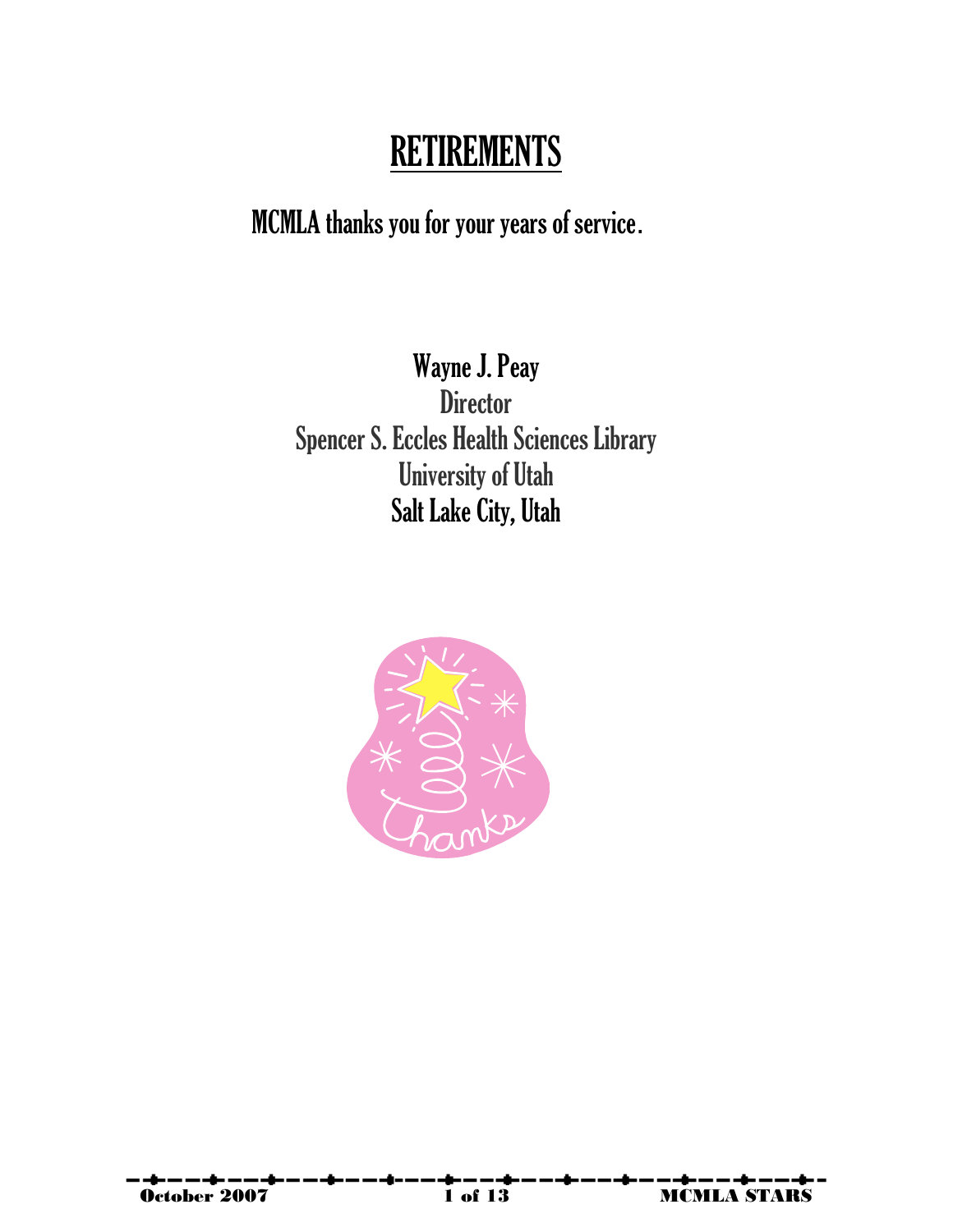October 2007 2 of 13 MCMLA STARS ---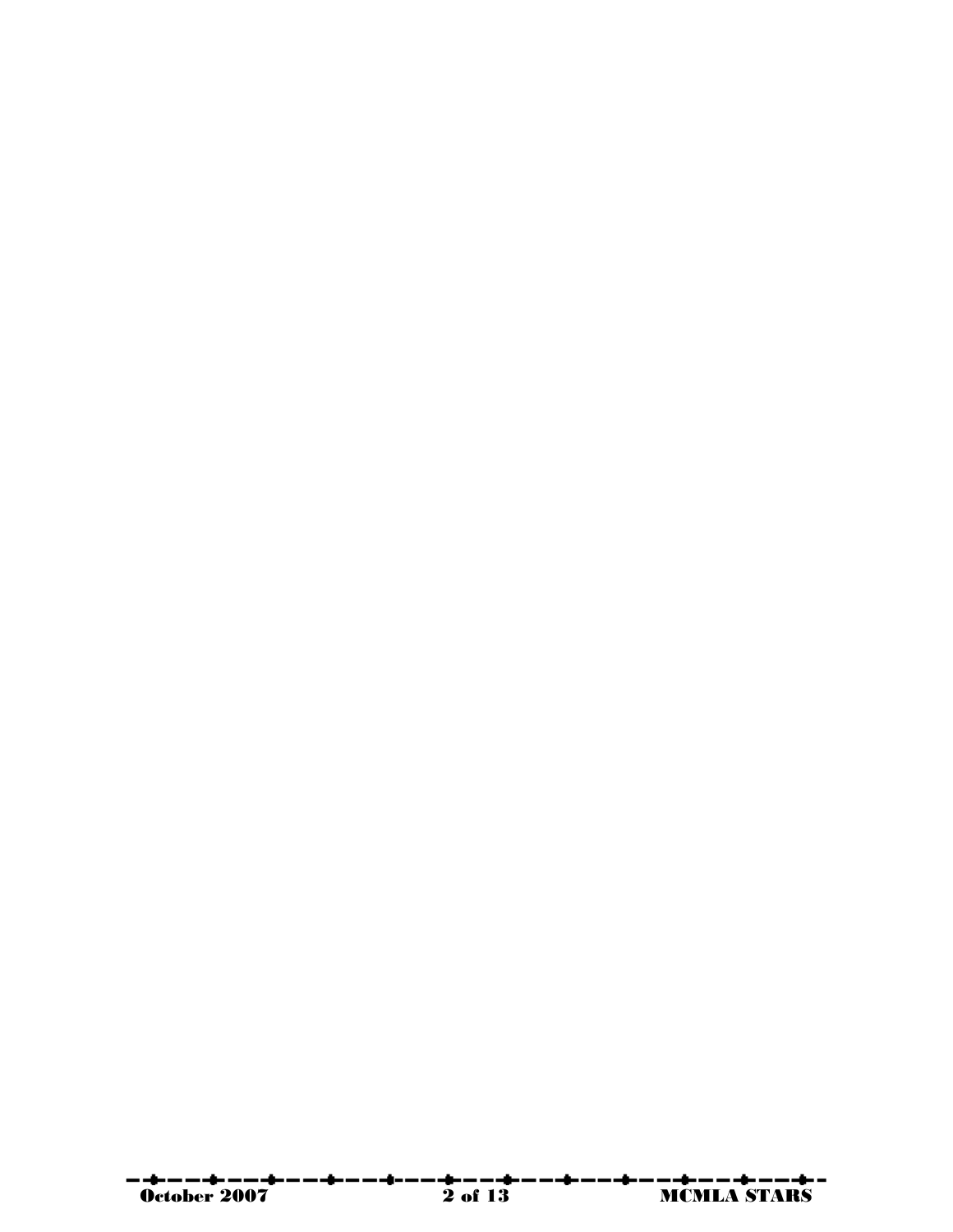# MCMLA Star Achievements



#### Kate Anderson – Columbia, Missouri

- Paper Gathering Evidence: Exploring the Value of Informationspecialist-in-context Services to two Clinical Areas. Kate Anderson, MaryEllen Sievert, E. Diane Johnson, C. Trenton Boyd, Deborah H. Ward; MLA 2007 Annual Meeting.
- Paper Exploring the Information Needs of Life Science Researchers. Brenda Graves-Blevins, Kate Anderson, MaryEllen Sievert; MLA 2007 Annual Meeting.
- Poster Morning Report and All That: New Services to a Child Health Department. Kate Anderson, MaryEllen Sievert, E. Diane Johnson, Deborah H. Ward; MLA 2007 Annual Meeting.

#### Lisa Anderson – Omaha, Nebraska

2007 Midcontinental/Midwest Chapter Meeting Web Committee

#### Angela Arner – Omaha, Nebraska

- Level II Certification (Consumer Health Library Services) CHLS Specialization awarded by the Medical Library Association 2005-5, Recertification 2007-09
- 35 year Service Recognition Nebraska Methodist College
- **2007 Editorial Committee for the MCMLA Express**
- Contributed articles on "Health Literacy Awareness" for the MCMLA Express.
- **2007 Midcontinental/Midwest Chapter Meeting Publicity Committee.**

#### Margaret Bandy - Denver, Colorado

- **NLA Board of Directors**
- Chair, Standards Committee completed revision of Hospital Library Standards 2007 to be published this year.
- Co-wrote Magnet White Paper to encourage inclusion of librarians in Magnet Recognition Manual.
- **Column editor for Medical Reference Service Quarterly.**

#### Nannette Bedrosky – Omaha, Nebraska

2007 Midcontinental/Midwest Chapter Meeting Hospitality/Social Committee

#### Judith Bergjord – Omaha, Nebraska

2007 Midcontinental/Midwest Chapter Meeting Continuing Education Committee

#### Doug Blansit – Kirksville, Missouri

 Beyond Password Protection: Methods for Remote Patron Authentication. By: Blansit, B. Douglas. Journal of Electronic Resources in Medical Libraries, 2007, Vol. 4 Issue 1/2, p185- 194, 10p; DOI: 10.1300/J383v04n01\_17; (AN 24673593)

October 2007 3 of 13 MCMLA STARS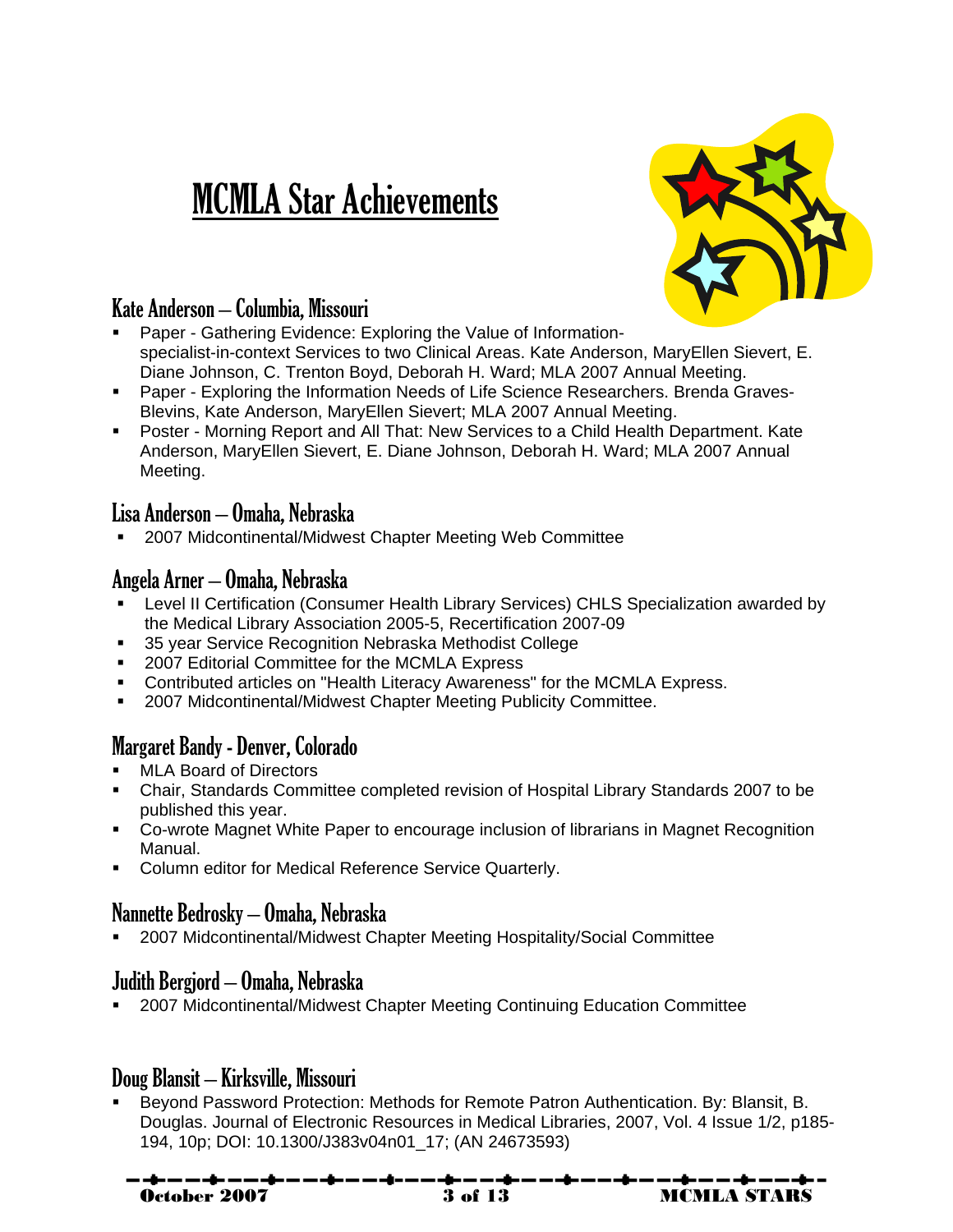- Protecting Your Home Broadband Computer. By: Blansit, B. Douglas. Journal of Electronic Resources in Medical Libraries, 2006, Vol. 3 Issue 4, p89-101, 13p, 1 chart; DOI: 10.1300/J383v03n04\_08; (AN 23648944)
- Image Properties for Scanning In Press, Journal of Electronic Resources in Medical Libraries Burning CDs: A Few Technical Details Accepted for Publication, Journal of Electronic Resources in Medical Libraries

# Jim Bothmer – Omaha, Nebraska

- Officer in MCMLA and member of Executive Board (Immediate  $\qquad \qquad$  Past Chair)
- **Co-chair of 2007 Midcontinental/Midwest Chapter** Conference Planning Committee
- Invited Panel Participant: The Threats to Libraries and Librarianship, MCMLA 2006 Annual Meeting

# Heather Brown – Omaha, Nebraska

- Paper Rediscovering the Library: Involvement with and Affiliated Medical Center, MCMLA 2006 Annual Meeting.
- **Bobal AM, Brown HL, Hartman TL, Magee M, Schmidt CM.** Navigating the US health care system: a video guide for immigrant and diverse populations. J Med Libr Assoc. 2007 Jul;95(3):286-9. PMID: 17641762.
- 2007 Midcontinental/Midwest Chapter Meeting Program Committee
- MCMLA Express Newsletter Editor and Chair of Publications Committee

# Rebecca Brown - Kansas City, Kansas

MCMLA Discussion List Owner

# Jeanne Burke – Omaha, Nebraska

- Poster The Health Sciences Library's Role in the First Online Asynchronous Doctor of Pharmacy Program, MCMLA 2006 Annual Meeting.
- 2007 Midcontinental/Midwest Chapter Meeting Program Committee.

# Jerry Carlson - Fort Collins, Colorado

• Chair-Elect of MCMLA, readying to be Chair starting in October.

# Siobhan Champ-Blackwell – Omaha, Nebraska

- **Diversity RX Conference Poster "Patient Education for Diverse Populations: Development,** Evaluation & Dissemination". Co authors: Ellen Howard, Mary Alice Gillispie, Siobhan Champ-Blackwell
- "Healthy Blazing on the Web" Presentation at the ARCH Respite National Conference
- "Maximize Your Impact with Collaboration" at the Cambio de Colores Conference, co presenter with Barbara Jones
- December 2006 REFORMA Newsletter "Bee Stings and the Library", reprinted in Nebraska Library Association Quarterly, Volume 37, No. 4.
- **Paper Blogging to Empower, MCMLA 2006 Annual Meeting.**
- 2007 Midcontinental/Midwest Chapter Meeting Program Committee Chair

# Susan Centner – Rolla, Missouri

 Poster - Collaboration on a Stat-Wide Level: The Missouri White Paper Project, MCMLA 2006 Annual Meeting.



October 2007 4 of 13 MCMLA STARS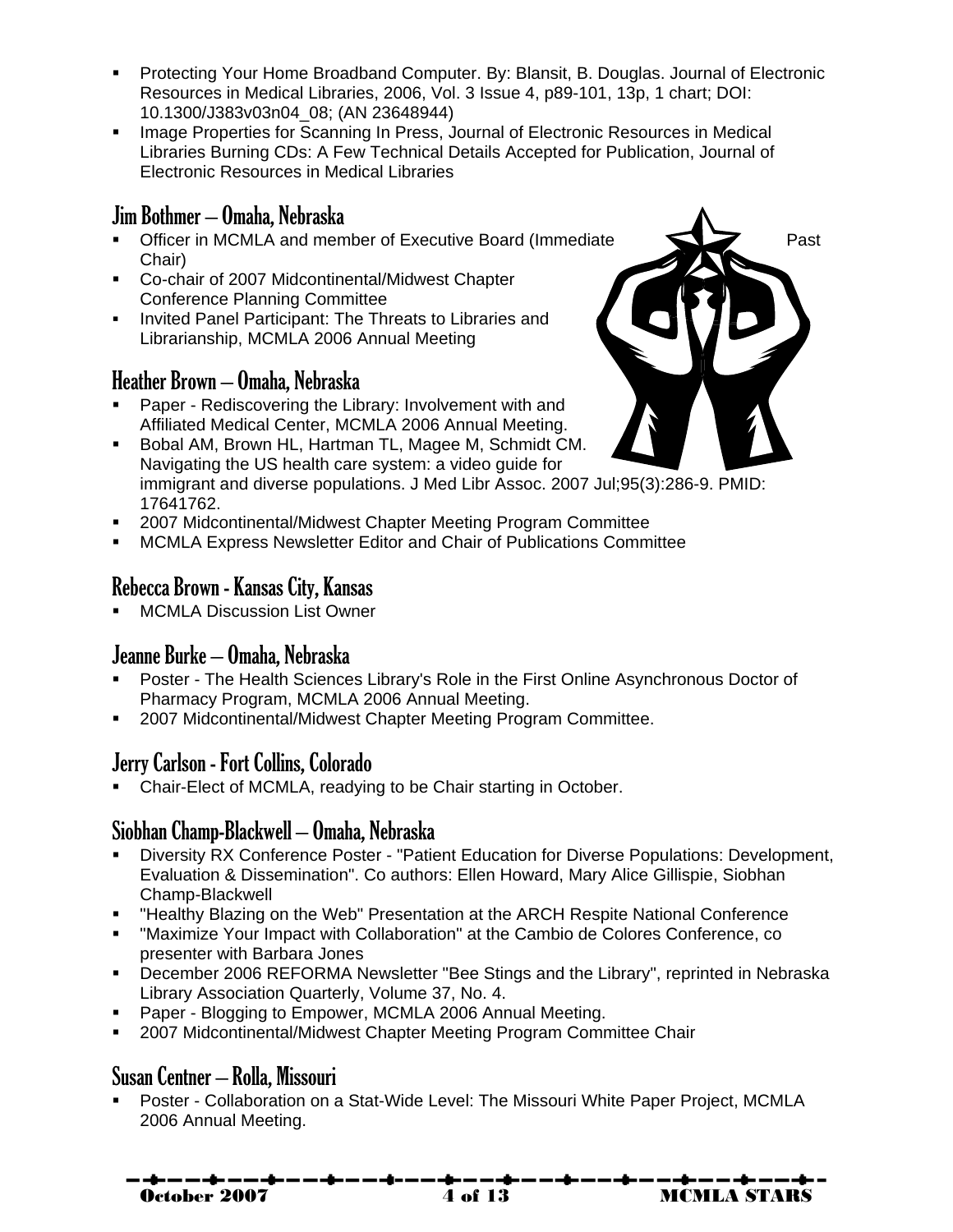Paper - Let No Health Professional Be Left Behind: The MAHEC Digital Library, MCMLA 2006 Annual Meeting and MLA 2007 Annual Meeting.

#### Dean Cody – Edwardsville, Illinois

 Poster - Building a Gateway to Learning and Research for Pharmacy Students and Faculty, MCMLA 2006 Annual Meeting.

# Roxanne Cox – Omaha, Nebraska

**•** Publicity Committee

# Whitney Davison-Turley - Overland Park, Kansas

MCMLA Chair

#### Sharon Dennis - Salt Lake City, Utah

- Publication: Lombardo, N., Dennis, S., and Cowan, D. (2007) "Streams of Consciousness: Streaming Video in Health Sciences Libraries", Medical Reference Services Quarterly, (In Press).
- **Posters:** 
	- o Medical Library Association Annual Meeting, Philadelphia, PA, May 20, 2007. "A Multimedia Digital Repository Needs Assessment and Evaluation: Comparing 2003 and 2006".
	- o Medical Library Association Annual Meeting, Philadelphia, PA, May 21, 2007. "Changing the Way We Do Distance Education: Experiences with the Access Grid and Personal Interface Grid to Deliver Online Seminars".
- Classes taught: Slice of Life Conference, Salt Lake City, UT. June 26, 2007. Web 2.0 Technologies: What Are They and How Can They Be Used for Teaching and Learning?
- Distance Presentations via Skype/Festoon and Macromedia Breeze to MidContinental Region members, February 2007. "Introduction to Blogs and Wikis" (MLA CE accredited).
- Distance Presentation via Macromedia Breeze to MidContinental Region members, October 4, 25, and November 4, 2006. "RSS: The New Current Awareness Service."
- Utah Health Sciences Libraries Consortium (UHSLC) Meeting, August 28, 2006. "Navigating the Network Jungle."
- **MCMLA Nominating Committee Chair.**

# Roz Dudden – Denver, Colorado

- Book Dudden, Rosalind Farnam. *Using Benchmarking, Needs Assessment, Quality Improvement, Outcome Measurement, and Library Standards: A How-To-Do-It Manual* (A Medical Library Association Book). New York: Neal-Schuman, Due July 2007.1-55570-604- 5. 8 1/2 x 11. Book and CD-ROM. 298 pp.
- **MCMLA Liaison to the Benchmarking Committee.**

#### Judy Feintuch – Columbia, Missouri

 Poster - Teachable Moments: How Combining the Medical Library and CME Can Improve Quality and the Hospital's Bottom Line, MCMLA 2006 Annual Meeting.

#### Sue Fleming – Wichita, Kansas

- Co-Author of the JMLA Article: "Conducting a user-centered information needs assessment: the Via Christi Libraries' experience. 95(2) April 2007; pgs.173-180.
- MCMLA Archivist The Archives Task Force (Lynne Fox, Russ Monika, Joan Stoddart, and Sue Fleming) made the MCMLA "Express" 1979 through 2003 available on the MCMLA web page.

October 2007 5 of 13 MCMLA STARS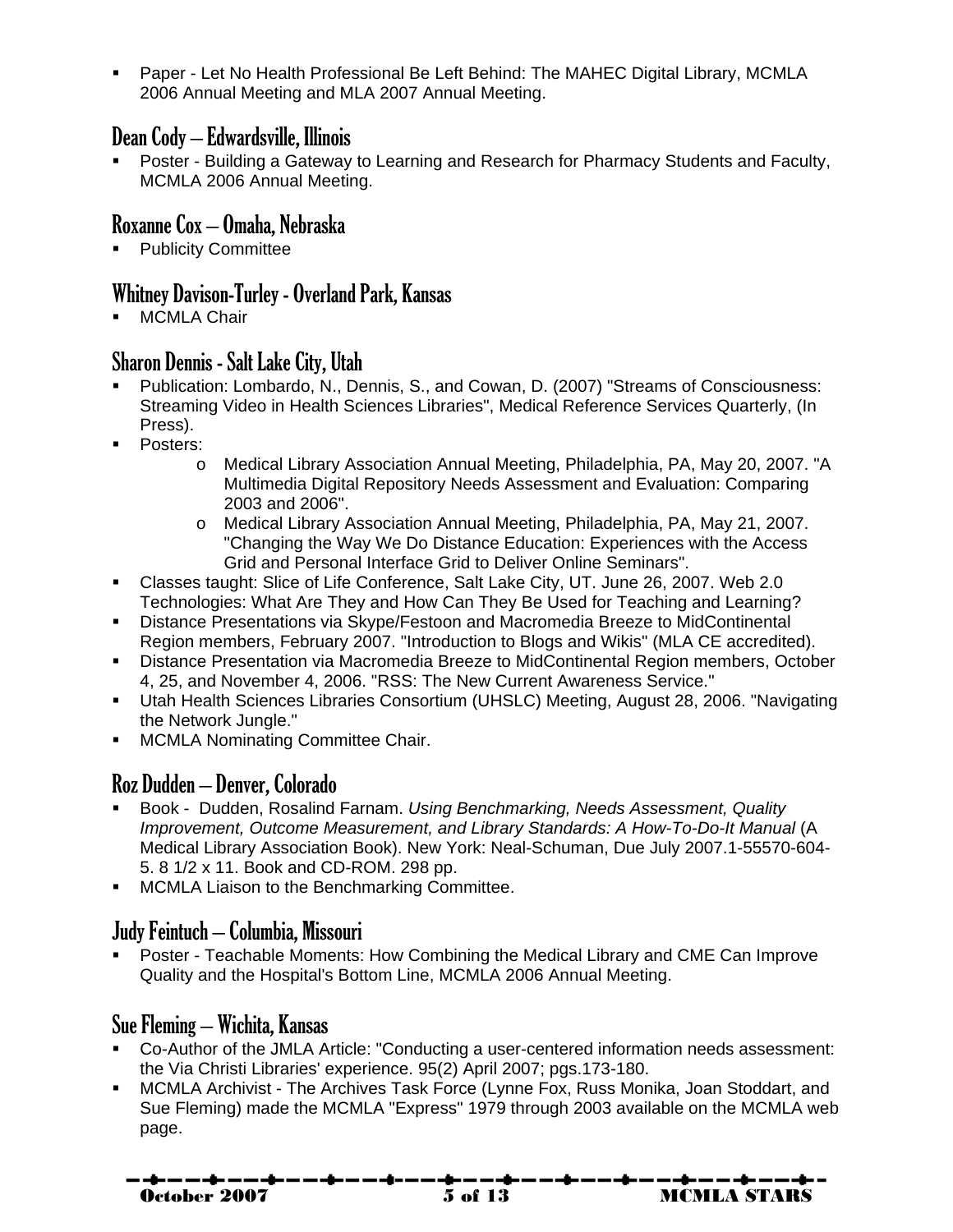Perley CM, Gentry CA, Fleming AS, Sen KM. Conducting a user-centered information needs assessment: the Via Christi Libraries' experience. J Med Libr Assoc. 2007 Apr;95(2):173-81, e54-5.

#### Adelaide Fletcher – Denver, Colorado

**attained Provisional AHIP membership** 

#### Lynne Fortney – Birmingham, Alabama

- Panelist Improving the Face of Vendor Relationships; MLA 2007 Annual Meeting.
- Muse and Founding member of the Bearded Pigs.

# Lynne Fox – Denver, Colorado

- Fox, Lynne & Altonen, Rhonda. (2007) . "Medical Multimedia." Colorado Libraries, 33 (3) : in press.
- Fox, Lynne & Mauck, Mary. (2007) . "Librarian Websites." Colorado Libraries, 33 (1) : 35-37.
- Lynne M. Fox. (2006, September). Technology: Does Your List Measure Up? Ten Reasons to Stay in the Discussion. MLA News, p. 25, [http://www.mlanet.org/members/mla\_news/2006/sept\_06/technology.html].
- William A. Baumgartner, Jr, K. Bretonnel Cohen, Lynne M. Fox, George Acquaah-Mensah, and Lawrence Hunter. (2007). Manual curation is not sufficient for annotation of genomic databases. Bioinformatics. 23: i41-i48.
- [http://bioinformatics.oxfordjournals.org/cgi/content/abstract/23/13/i41?etoc].
- CE Instructor: It's about Space, It's about Time, MCMLA 2006 Annual Meeting.
- **MCMLA Liaison to the MLA Credentialing Committee.**
- **MCMLA 2009 Conference Planning Chair.**

# Mark Funk - New York City, New York

- **MLA President, 2006-2007.**
- **Invited Panel Participant: The Threats to Libraries and Librarianship, MCMLA 2006 Annual** Meeting.

#### Jenny Garcia – Laramie, Wyoming

**• MCMLA Bylaws Committee Chair** 

#### Tom Gensichen – Omaha, Nebraska

**2007 Midcontinental/Midwest Chapter Meeting Registration Committee.** 

# Camillia A. Gentry – Wichita, Kansas

 My name is now in PubMED! Perley CM, Gentry CA, Fleming AS, Sen KM. Conducting a user-centered information needs assessment: the Via Christi Libraries' experience. J Med Libr Assoc. 2007 Apr;95(2):173-81, e54-5. PMID: 17443250 [PubMed - indexed for MEDLINE]

#### Rebecca Graves – Columbia, Missouri

- Paper A Comparison of the Find Similar Functions in PubMed and Ovid MEDLINE, MCMLA 2006 Annual Meeting. Poster - Analyzing Similarity Functions in Ovid MEDLINE and PubMed
- **MLA 2007 Annual Meeting. MCMLA Program Planner.**

# Joan Gregory - Salt Lake City, Utah

October 2007 6 of 13 MCMLA STARS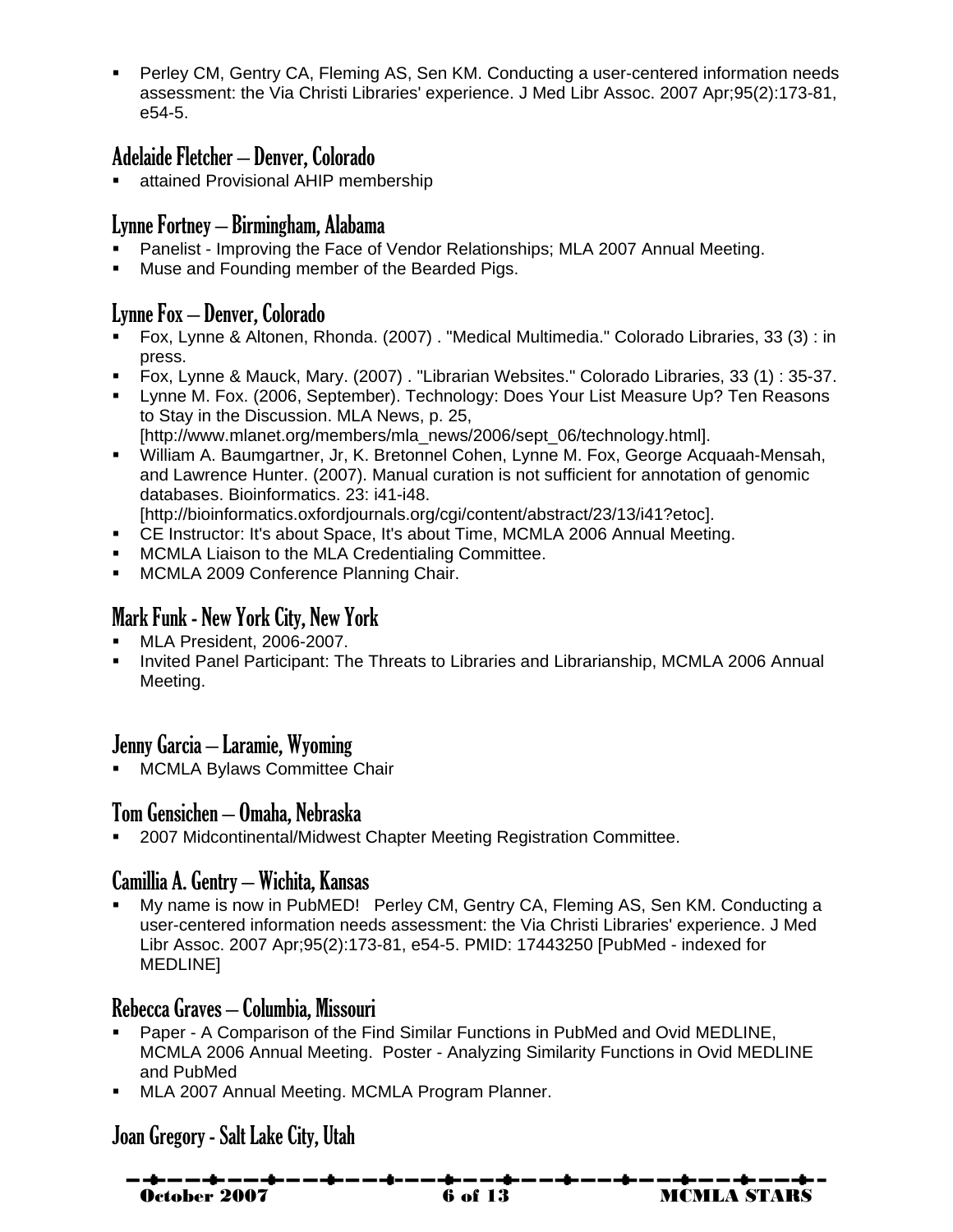Poster - Transforming Data into Knowledge for Decision Making: Putting MS Access and Excel to Work for You, MCMLA 2006 Annual Meeting

## Claire Hamasu - Salt Lake City, Utah

 Paper - Transforming a Regional Medical Library Program, MCMLA 2006 Annual Meeting

#### Teresa Hartman – Omaha, Nebraska

 MLA 2007 Presentation: Hartman TL, Johnson DT; A Personal Weapon In the War On Chronic Illness: Expert Patients and Their Use of Health Information (can be viewed at Slideshare http://www.slideshare.net/bibliotek/a-personalweapon-in-the-war-on-chronic-illness/)



- Bobal AM, Brown HL, Hartman TL, Magee M, Schmidt CM. Navigating the US health care system: a video guide for immigrant and diverse populations. J Med Libr Assoc. 2007 Jul;95(3):286-9. PMID: 17641762
- Lacy NL, Geske JA, Goodman BJ, Hartman TL, Paulman PM. Preceptorship rurality does not affect medical students' shelf exam scores. Fam Med. 2007 Feb;39(2):112-5. PMID: 17273953
- Third (and final!) year as co-chair of 2007 Midcontinental/Midwest Chapter Conference Planning Committee, and have correctly predicted it will be the very best conference conducted in Omaha this year
- **Promoted to Associate Professor**
- Only (known) librarian selected for the Pluto time capsule (http://www.planetary.org/explore/topics/time\_capsule/selections.html)

# Mary Helms – Omaha, Nebraska

- 2007 Midcontinental/Midwest Chapter Meeting Finance Chair
- **Omaha Public Library Board of Trustees member and secretary**
- 2007 University of Nebraska Medical Center Spirit of Community Service Award

# Holly Henderson – Springfield, Missouri

- Co-authored article published in Winter 2006 of Medical Reference Services Quarterly titled, "Librarians Collaborating with Nurses"
- Co-authored articles published in vol. 6(2006) issue of Journal of Hospital Librarianship titled, "Strengthening Consumer Health Information Delivery: an education and promotion project".
- **MCMLA Membership Committee Chair.**

#### Mary Henning – Laramie, Wyoming

- Poster Where the Rubber Meets the Road, MCMLA 2006 Annual Meeting and MLA 2007 Annual Meeting.
- MCMLA 2008 Conference Planning Chair

#### Lilian Hoffecker – Denver, Colorado

- Member of the MLA Grants and Scholarships Committee
- Paper Overcoming Skepticism: A Committee of Experts Bridges the Gap between the Library's Complementary and alternative Medicine Resources and Health Care Professionals, MLA 2007 Annual Meeting.



October 2007 7 of 13 MCMLA STARS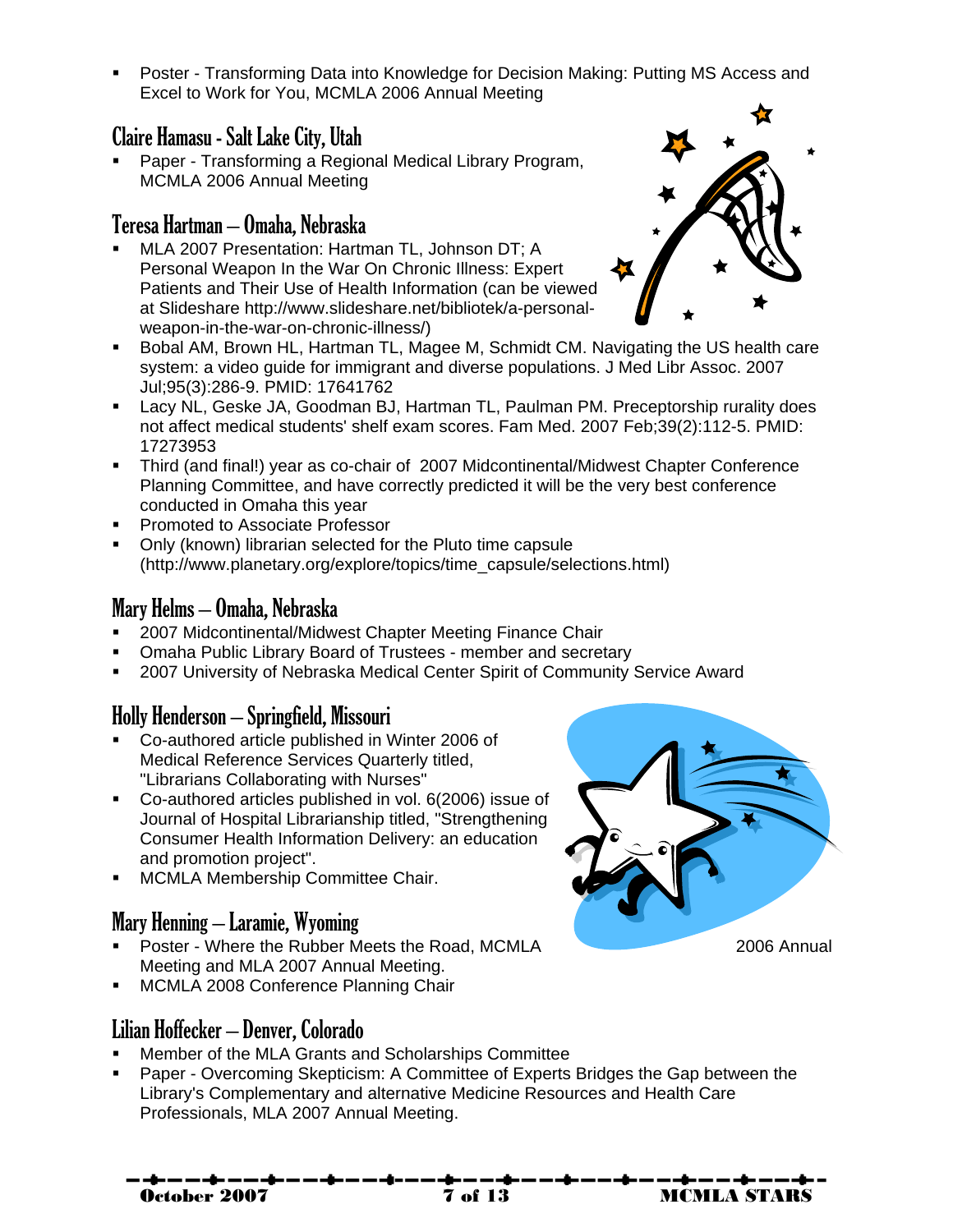## Assako Holyoke - St. Louis, Missouri

Poster - Approval Plan, Online Slips, and Book Returns, MCMLA 2006 Annual Meeting.

#### E. Diane Johnson – Columbia, Missouri

- Journal of the Medical Library Association Editorial Board
- Paper Gathering Evidence: Exploring the Value of Information-specialist-in-context Services to two Clinical Areas. Kate Anderson, MaryEllen Sievert, E. Diane Johnson, C. Trenton Boyd, Deborah H. Ward, MLA 2007 Annual Meeting.
- Poster Morning Report and All That: New Services to a Child Health Department. Kate Anderson, MaryEllen Sievert, E. Diane Johnson, Deborah H. Ward; MLA 2007 Annual Meeting.

#### Barb Jones – Columbia, Missouri

 Poster - Increasing the Availability of Electroinc Resources to Health Sciences Libraries, MCMLA 2006 Annual Meeting.

#### Ann Kaste – Omaha, Nebraska

2007 Midcontinental/Midwest Chapter Meeting Web Committee Co-chair

#### Betsy Kelly - St. Louis, Missouri

 Paper - Logic Models: A Tool for Planning and Evaluating Service, MCMLA 2006 Annual Meeting

#### Lenora Kinzie – Topeka, Kansas

- MCMLA Liaison to the Membership Committee
- **FILT** Founder of the Stars Program

#### Sarah Beck Kirby – Kansas City, Kansas

- Health Science Library Network Kansas City (HSLNKC) Award for Excellent Return on Investment in a Health Science Library
- **2006 Coordinator of HSLNKC Point-of-Care Technology series** Sessions 1-6 (March-August 2007) to enable the medical librarians to take charge of the clinical point-of-care products for their hospitals.
- Negotiated our group contract with Ovid she has also lead the entire Kansas City group through a series of informational programs on the various decision support products available to us. And she always provided lunch!
- Chair, Award Jury for MLA Thomson Scientific/Frank Bradway Rogers Information Advancement Award

#### Kelly Klinke – Liberty, Missouri

- Presenter, July 19, 2007, KCMLIN Choices and Challenges conference: "How to do a Needs Assessment for Consumer Health and Patient Education"
- Editor, MLA News "Consumer Health" column, through May, 2007.
- Author, May 2007, MLA News "Technology" column: "HL7 and the Medical Librarian".
- Author, May 2007, MLA News "Consumer Health" column: "Needs Assessment for a Consumer Health Library Service, Part Two: Implementation and Analysis".
- Author, March 2007, MLA News "Consumer Health" column: "Needs Assessment for a Consumer Health Library Service, Part One: The Planning Process".



October 2007 8 of 13 MCMLA STARS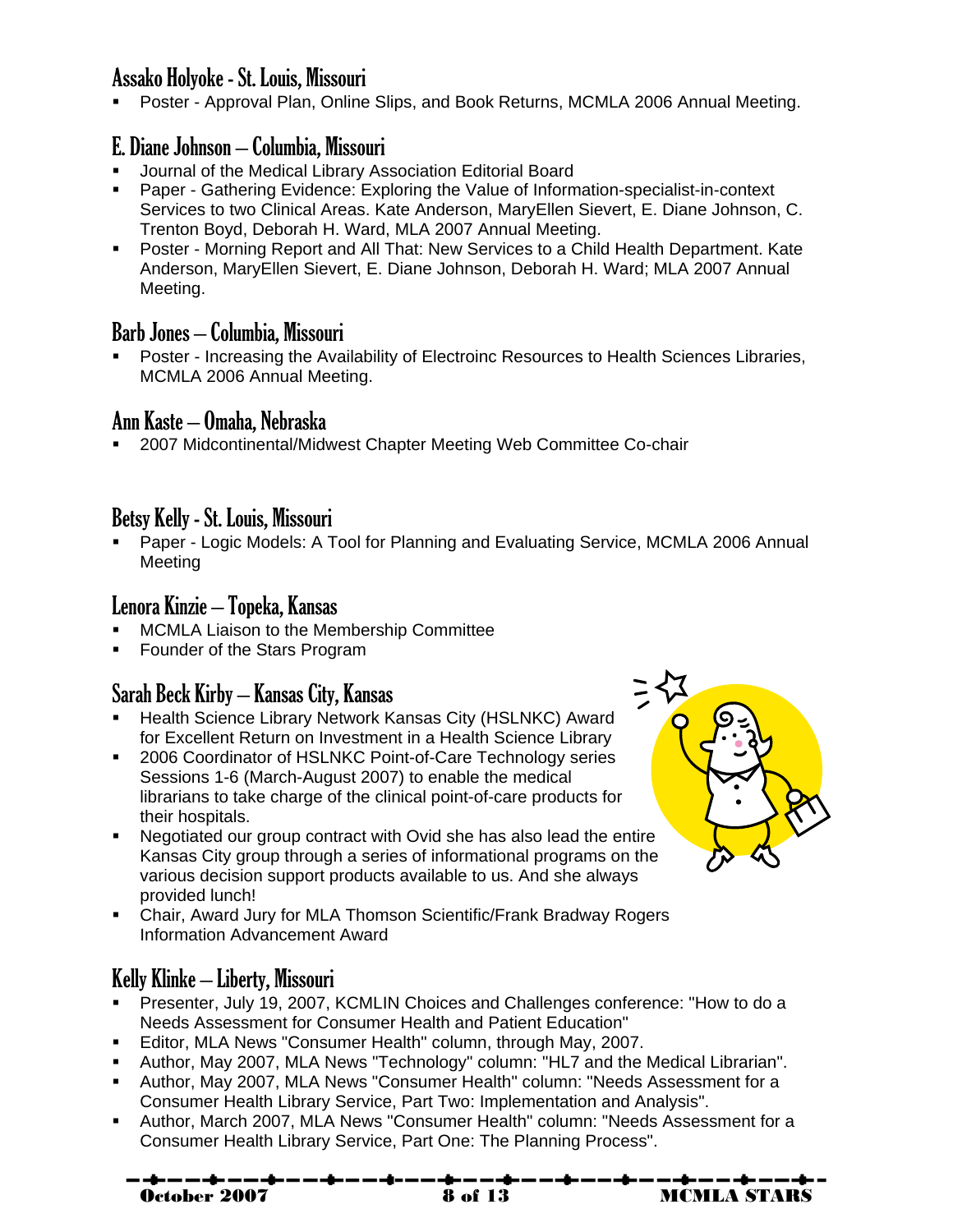- Author, Winter 2007, CAPHIS Consumer Connections book review: "Teenagers with ADD and ADHD : a parents' guide".
- Author, Winter 2007, CAPHIS Consumer Connections article: "No external links allowed? Web content providers are an option".
- **Member, 2007 HSLNKC Education Committee.**
- Grant recipient, April 2007, Missouri Library Network Corporation (MLNC) lodging grant.
- Member, 2008 MLA Local Arrangements Committee.
- Member, 2007 CAPHIS Honors & Awards Committee.
- MCMLA Governmental Relations Committee Chair

# Nicole Koberg – Omaha, Nebraska

2007 Midcontinental/Midwest Chapter Meeting Registration Committee

# Jeanne Le Ber - Salt Lake City, Utah

- Poster Le Ber, Jeanne; Quilter, Julie. Tablet PC Use Revolutionized Teaching and Student Learning. Medical Library Association, May 21, 2007.
- Poster Le Ber, Jeanne; Roberts, Susan; Romeo, Al; Norlin, Chuck. Library Partners with MedHome Portal to Create Change. Medical Library Association, May 22, 2007.
- Poster Le Ber, Jeanne; Lombardo, Nancy; Roberts, Susan. Its a Breeze: Pioneer Database Online Tutorials. Utah Library Association, May 17-18, 2007.
- Presentation Le Ber, Jeanne; Lombardo, Nancy; Roberts, Susan. Using Macromedia Breeze to Create Web-based Online Tutorials. Utah Library Association, May 17, 2007.
- Poster Le Ber, Jeanne. Utah MedHome Portal Helps Children with Special Healthcare Needs. Utah Library Association, May 17-18, 2007.
- Jeanne Le Ber, Nancy Lombardo and Susan Roberts (co-investigators). Its a Breeze: Pioneer Database Online Tutorials. LSTA Mini Grant.
- **MCMLA Research Committee Chair 2006-2007**
- Utah Library Association, Nominating Co-chair 2006-2007, Chair 2007-2008

# Kim Lipsey - St. Louis, Missouri

 Poster - The Bioinformatics Program at Washington University's Bernard Becker Medical Library: Making it Happen, MCMLA 2006 Annual Meeting.

# Nancy Lombardo - Salt Lake City, Utah

- Publication: Lombardo, N., Dennis, S., and Cowan, D. (2007) "Streams of Consciousness: Streaming Video in Health Sciences Libraries", Medical Reference Services Quarterly, (In Press).
- Poster Le Ber, Jeanne; Lombardo, Nancy; Roberts, Susan. Its a Breeze: Pioneer Database Online Tutorials. Utah Library Association, May 17-18, 2007.
- Poster Le Ber, Jeanne; Lombardo, Nancy; Roberts, Susan. Using Macromedia Breeze to Create Web-based Online Tutorials. Utah Library Association, May 17, 2007.
- Poster Jeanne Le Ber, Nancy Lombardo and Susan Roberts (co-investigators). Its a Breeze: Pioneer Database Online Tutorials. LSTA Mini Grant.
- Poster Nancy Lombardo and Allyson Mower, Putting Wikis to Work in Libraries, MLA 2007 Annual Meeting

# Marty Magee – Omaha, Nebraska

- Poster Moving to Moodle MLA 2007 and MCMLA/Midwest 2007
- Class Thinking Like an MBA, Distance Education Class for MLA Institute, Feb. 2007
- Alison Bobal, Heather Brown, Teri Hartman, Marty Magee and Cindy Schmidt. "Navigating the U.S. health care system: a video guide for immigrant and diverse populations," Journal of the Medical Library Association, July 2007 (v.95, no.3, p. 286).
- Poster Getting HIP: Health Information Partnerships, MCMLA 2006 Annual Meeting.

October 2007 9 of 13 MCMLA STARS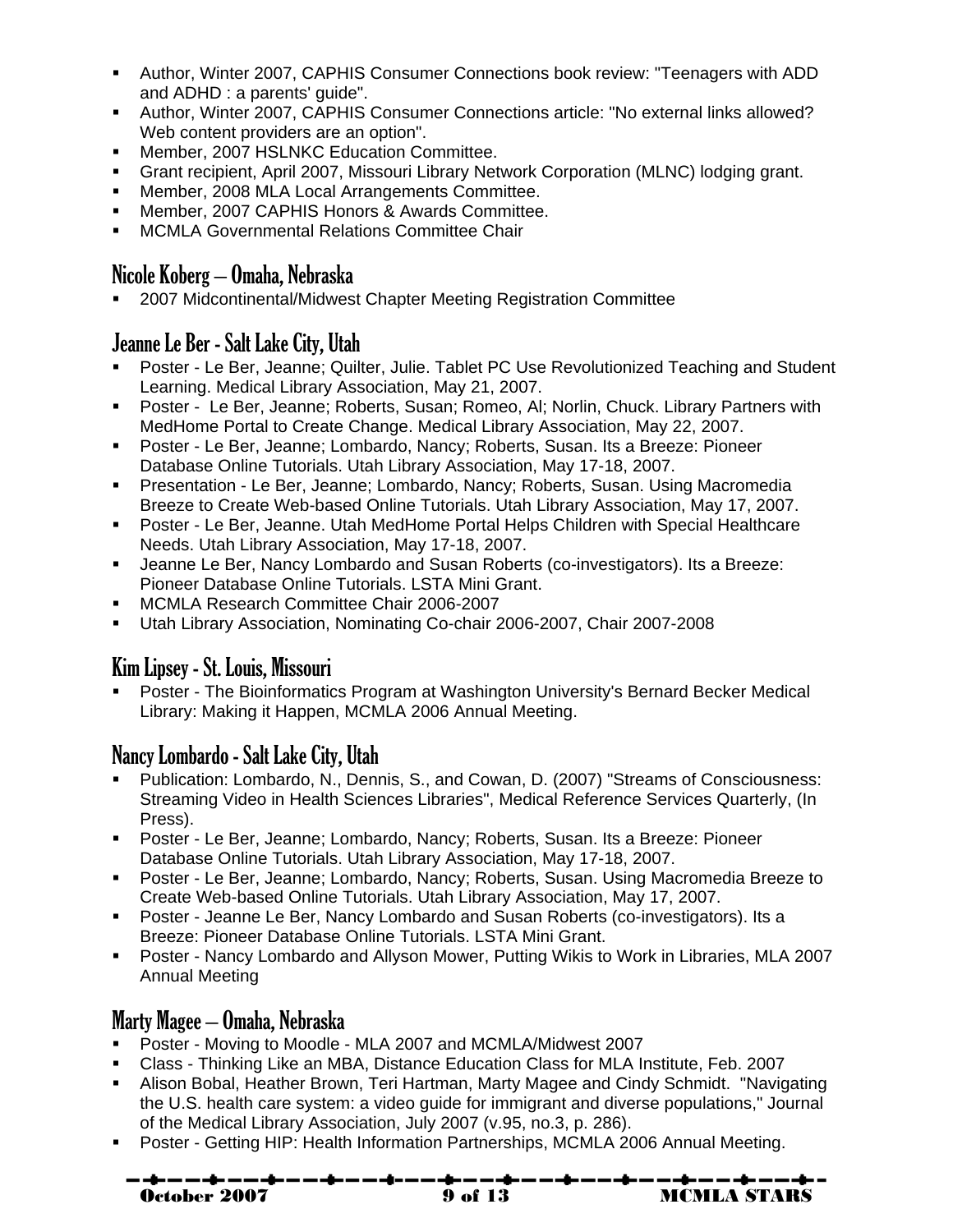2007 Midcontinental/Midwest Chapter Meeting Facilities Committee Chair.

#### Susan Meadows – Columbia, Missouri

- **Poster Filtering the Evidence: It Takes a Community, MCMLA 2006 Annual Meeting.**
- **Poster Transformation of EBM Search Filters: Enhanced Tools for Librarian Searchers,** MCMLA 2006 Annual Meeting.

#### Michlene Mankin – Gillette, Wyoming

- Taught class on Clinical Resources for the Clinical Resource Nurse.
- MCMLA Recording Secretary

# Russ Monika, St. Louis, Missouri

- Created an online submission form for the MCMLA Stars Program.
- MCMLA Web Editor.

#### Allyson Mower - Salt Lake City, Utah

 Poster - Nancy Lombardo and Allyson Mower, Putting Wikis to Work in Libraries, MLA 2007 Annual Meeting

# Betsy Mueth - St. Louis, Missouri

 Due to the loss of a staff member, I took on the complete administration of our house-wide Learning Management System. So in addition to creation & maintenance for approximately 50 online courses, I also maintain the database, assigning passwords, debugging program issues, coordinating data entry, creating & running all reports, etc.



- Team-taught the Direct Patient Care Employee Computer course in the hospital New Employee Orientation program.
- Developed & taught sections on HIPAA, End-of Life Care, Quality, Managed Care for our RN Refresher program.
- Also developed & maintained a discussion forum/bulletin board system for the participants in the program to use.

# Peggy Mullaly-Quijas - Kansas City, Missouri

- Member, MLA Bylaws Committee
- MCMLA Executive Secretary

# Ken Oyer – Omaha, Nebraska

- 2007 Midcontinental/Midwest Chapter Meeting Exhibit/Sponsor Committee
- Member of the Bearded Pigs

# Wayne J. Peay - Salt Lake City, Utah

- **Retirement** effective October 1, 2007.
- Invited Panel Participant: The Threats to Libraries and Librarianship, MCMLA 2006 Annual Meeting.
- **Invited Panel Participant: Be It Resolved: As Libraries Evolved to Electronic Access Their** Need for Physical Space Decreases, MLA 2007 Annual Meeting

# Jerry Perry - Denver, Colorado

 MLA CE Class - The Librarian as a Profession, or How I Learned to Stop Worrying and Love Complexity, MLA 2007 Annual Meeting.

October 2007 10 of 13 MCMLA STARS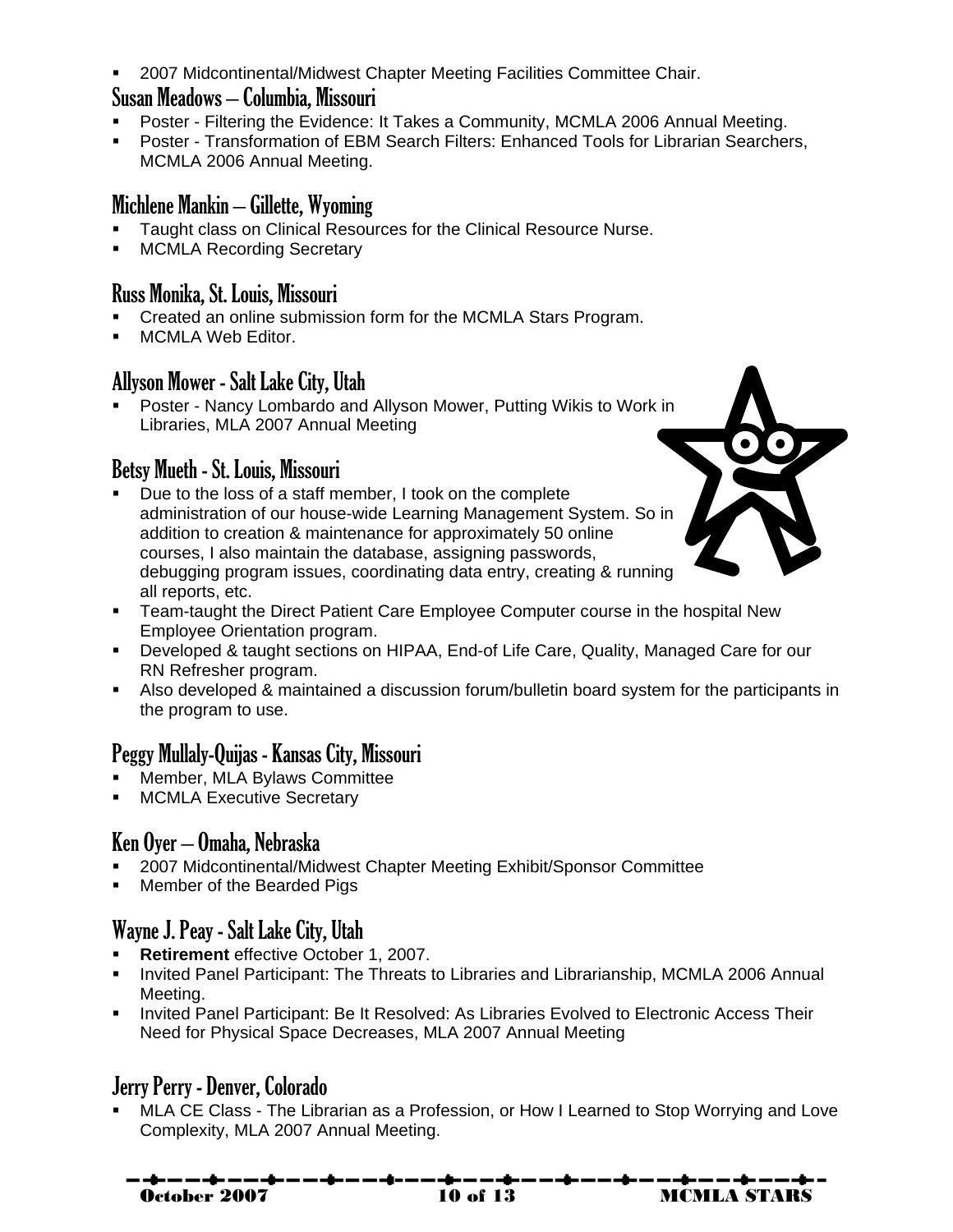# Brenda Pfannenstiel - Kansas City, Missouri

- MCMLA Publications Committee. See http://www.mcmla.org/express/index.html.
	- o Edited and sometimes wrote "Stepping Out" column.
- Wrote a periodic web column for the HSNLKC web site: see<http://www.hslnkc.org/>
- **Editor of the Consumer Health column in the MLA News;** <http://www.mlanet.org/publications/mlanews/index.html>;
	- o Wrote column for August issue on CAPHIS Award
- **Served on CAPHIS Award Task Force** 
	- o First CAPHIS Award for Outstanding Consumer Health Service was presented at the MLA annual meeting in May, 2007
- Served on the Community Advisory Board of the Health Literacy Initiative (led by the Kansas City MO Public Health Dept.)
- Developed community resources information for the Kansas City Partnership to Advance Pediatric Palliative Care
- Submitted large resource file to Cindy Leyland at the Center for Practical Bioethics for the new kcpedspal.org web site
- **Presentation: Severe Chronic and Life-Threatening Illness: Information to Help Families** Cope. MCMLA Annual Meeting, Oct. 13, 2006.
- Presentation: Severe Chronic and Life-Threatening Illness: New Beginnings and the Pediatric Palliative Care Partnership. HSLNKC quarterly meeting, Oct. 18, 2006.
- **Invited to publish an article on extra-library collaborative projects for the Plains to Peak Post,** due to appear in the August 2007 issue.
- Wrote MCMLA 2006: Experiences and Impressions in MCMLA Express. November 2006.
- Wrote MLA-Approved CE for Your Institution in MCMLA Express, November 2006.
- Participated in planning for a Research Symposium on Health Literacy hosted by Children's Mercy Hospitals & Clinics, arranged for a librarian/researcher to be one of the speakers, arranged MLA CE credit for the area librarians who attended this interdisciplinary program, spoke briefly and exhibited extensively at the symposium.
- CE instructor: Research for Beginners, MCMLA, Oct. 13, 2007

# T. Scott Plutchak – Birmingham, Alabama

- Invited Panel Participant: Bioterrorism, MCMLA 2006 Annual Meeting
- **Founder of the Bearded Pigs**
- MLA Board of Directors

# Marie Reidelbach – Omaha, Nebraska

- Chapter Council Representative
	- o Co-Chair Chapter Council Presents Sharing Roundtables
- **Eastern Library System Board Member**
- Received an \$11,000 Nebraska Health Information Partnership Grant from the Nebraska Library Commission to support the Go Local Nebraska initiative.
- Member of the planning committee for the 2007 Midcontinental/Midwest Chapter Meeting. o Co-Chair of the Web Committee

#### Catherine Reiter – Denver, Colorado

 Member, Award Jury for MLA Louise Darling Medal for Distinguished Achievement in Collection Development in the Health Sciences

#### Jane Romack – Omaha, Nebraska

**2007 Midcontinental/Midwest Chapter Meeting Exhibit/Sponsor Committee Chair** 

October 2007 11 of 13 MCMLA STARS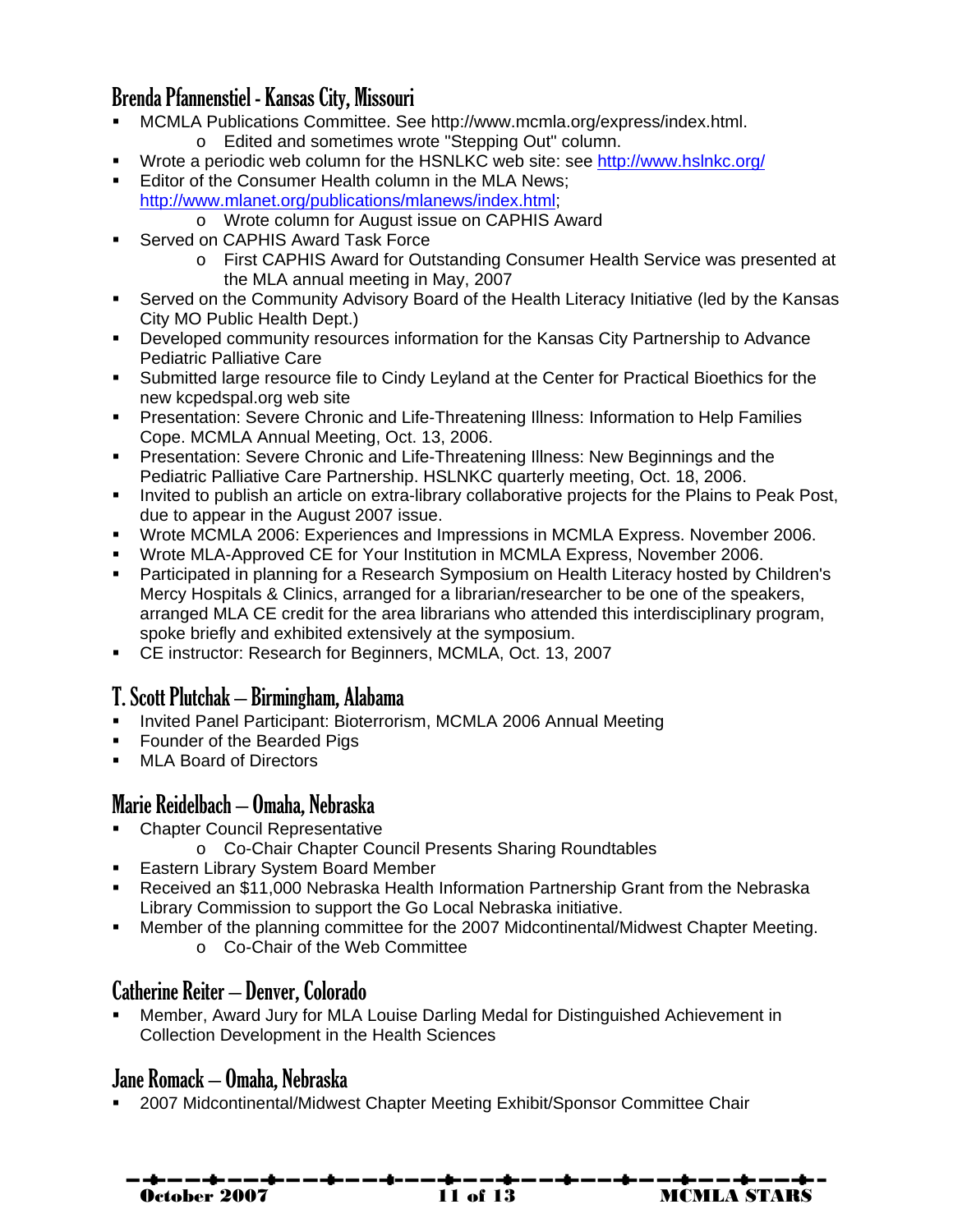# Kristin Sen – Wichita, Kansas

- Perley CM, Gentry CA, Fleming AS, Sen KM. Conducting a user-centered information needs assessment: the Via Christi Libraries' experience. J Med Libr Assoc. 2007 Apr;95(2):173-81, e54-5.
- MCMLA Liaison to the MLA Governmental Relations Committee.

#### Paul Schoening - St. Louis, Missouri

- CE Instructor Network and Security Primer: A Technical Discussion for Theorem 2001 Technical Staff, MCMLA 2006 Annual Meeting.
- **Invited Panel Participant: The Threats to Libraries and** Librarianship, MCMLA 2006 Annual Meeting,

#### Cindy Schmidt – Omaha, Nebraska

Bobal AM, Brown HL, Hartman TL, Magee M, Schmidt CM. Navigating the US health care system: a video guide for **immigrant and** immigrant and diverse populations. J Med Libr Assoc. 2007 Jul;95(3):286-9. PMID: 17641762

# Joan Stoddart - Salt Lake City, Utah

- Chair, MLA Oral History Committee
- **Section Council Representative, History of the Health Sciences**
- Stoddart, Joan, Marlyse H. MacDonald, "The Oral History Project: Celebrating 30 Years of Health Sciences Library Visionaries", poster presented at the Medical Library Association Annual Meeting, Philadelphia, PA, May, 2007
- Vice-Chair, Health round Table, Utah Library Association

# Donghua Tao - St. Louis, Missouri

- Poster How Do I Find...Usability of the Medical Center Library's Web Site: Implications for Redesign, MCMLA 2006 Annual Meeting.
- Winner of the Research Award for Posters, MCMLA 2006 Annual Meeting.

# Kathy Tacke - Rock Springs, Wyoming

- **RML Advisory Committee Member**
- **Web Page content re: Emergency Services contacts**
- Classes: PubMed to nursing students, physicians and staff
- Grant Writer: \$32,000 in training grants
- MCMLA 2008 planning committee

# Lisa Traditi – Denver, Colorado

- **RML Advisory Board Member**
- Distinguished Member of AHIP renewed at same level
- Candidate for MLA Board failed, but honored to be nominated!
- Compiler of the STARS listing

#### Deb Ward – Columbia, Missouri

- Paper Gathering Evidence: Exploring the Value of Information-specialist-in-context Services to two Clinical Areas. Kate Anderson, MaryEllen Sievert, E. Diane Johnson, C. Trenton Boyd, Deborah H. Ward; MLA 2007 Annual Meeting.
- Poster Morning Report and All That: New Services to a Child Health Department. Kate Anderson, MaryEllen Sievert, E. Diane Johnson, Deborah H. Ward; MLA 2007 Annual Meeting.

October 2007 12 of 13 MCMLA STARS